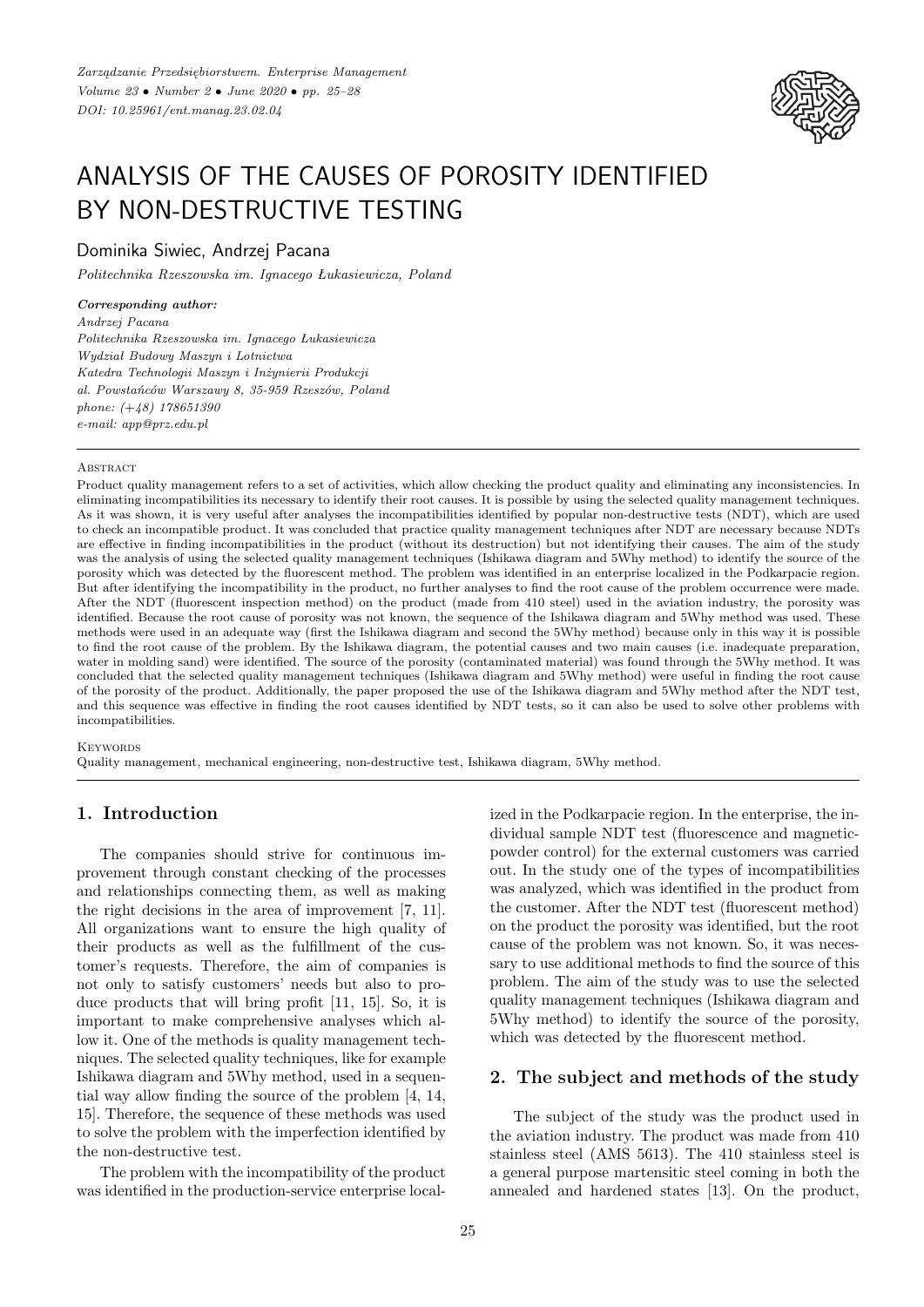the incompatibility was detected (porosity), by using the fluorescent method. The NDT control was commissioned by the external customer, so in the enterprise where the NDT test was made, the volume of the production of this product and its purpose was not known. Additionally, in the enterprise the NDT testing of different types of products was based on individual sampling. So, the number of types of products with incompatibility was not noted. However, the types of incompatibilities which were identified in different products were repeated frequently. One of the types of incompatibilities was the porosity. For this reason, it was useful to analyze this type of incompatibility (porosity) in order to identify the root cause of its occurrence. Additionally, if the source of the porosity is identified in an adequate way, it will allow to perform improvement actions that reduce or eliminate the occurrence of this problem in the future.

The fluorescent method (FPI) is one of the nondestructive tests which allows finding the incompatibilities in the product without destructing it [10]. In this method, it is necessary to use a fluorescent penetrant, and the test has to be done in a dark place [6]. The main steps of the method of FPI are the pre-cleaning and drying and next the penetrant application, intermediate cleaning, developer application, inspection and in the end the final cleaning [6, 16]. On analyzing the product in the selected enterprise using the FPI, the incompatibility (porosity) was identified. To find the source of the problem with porosity on the product, the adequate methods were used sequentially. These methods are the most popular methods used to identify the potential causes (Ishikawa diagram) and the root cause of the problem (5Why method). The Ishikawa diagram, called the fishbone diagram or the cause-and-effect diagram of defects, is applied to find the potential causes of the problem [1, 5, 9]. Next, from the potential causes, the main causes of the problem can be selected. The Ishikawa diagram is created in a graphical way. The visualization of the problem allows to analyze the causes of the problem in a simple and practical way. Its creation begins by drawing the so-called fish bones [3, 6]. In the main part of the diagram, the problem should be recorded. Then, the categories, adequate to the problem, should be selected. The traditional rule is to use the six basic Ishikawa categories (5M+E, i.e. man, method, management, measure, machine and environment), but the categories can be different [4, 8]. The next step is to associate the potential causes with each of the categories. The potential causes of the problem should be identified by brainstorming because it allows finding more examples of the potential causes and effectively analyzing the problem [7, 14]. Then, from the potential causes, the main causes should be selected and analyzed by the next method (5Why method), by which it is possible to find the root cause of the problem.

The 5Why method is a quality technique which is useful in analyzing the problem in order to find its origin. In this method, the "why" question is asked in a sequential way [2, 12]. After finding the root cause of the problem it is necessary to make adequate corrective actions in order to eliminate or reduce the problem.

To solve the problem with the unidentified source of the porosity the Ishikawa diagram was created as the first step. In the center part of the diagram the problem was pointed out (porosity). The traditional rule of the Ishikawa diagram (5M+E) was used because it was adequate for this problem [6]. From the potential causes brainstorming allowed finding the two main causes, which were considered as the most possible causes of the problem. These two main causes were analyzed by another method, which was the 5Why method [7]. By using the 5Why method, the source of the porosity on the product, was identified. In the last stage, an improving action was proposed.

#### **3. Results**

After analyzing the selected product, by fluorescent inspection method, the incompatibility in the form of porosity was identified, whose example is shown in Fig. 1.



Fig. 1. Incompatibility (porosity) on the product.

In order to identify the potential causes and subsequently the main causes of the problem, the Ishikawa diagram was created (Fig. 2). From the potential causes of the problem, during the brainstorm, the two main causes were selected, i.e.: inadequate preparation and water in molding sand. Then, in order to identify the root cause of the porosity on the product the 5Why method was used (Fig. 3). It was concluded that the source cause of the problem was contaminated material.

As part of the improvement activities, which were undertaken, the supplier was informed about the root cause of the porosity on the product.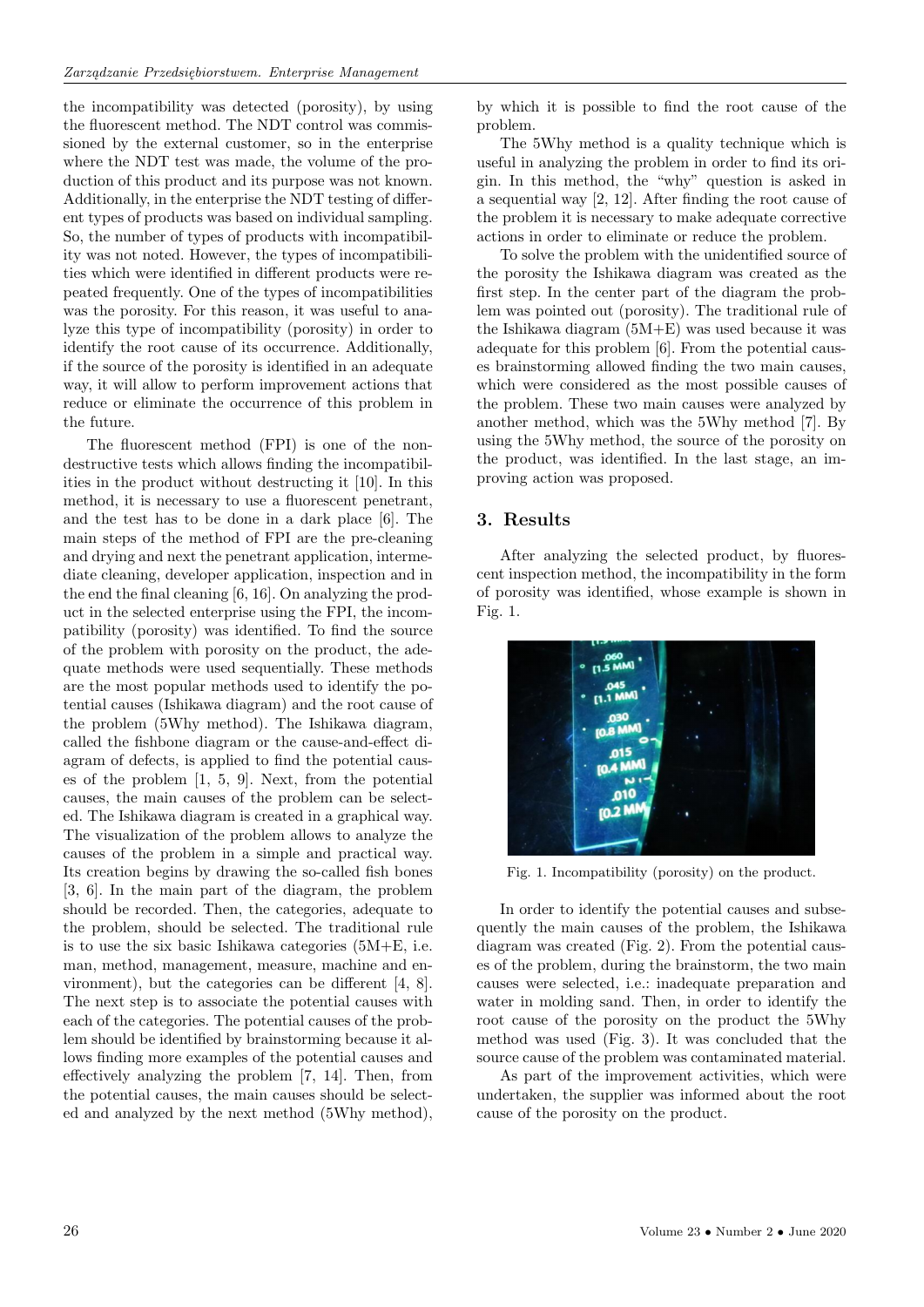

Fig. 2. The Ishikawa diagram of the problem with the porosity on the product.



Fig. 3. The 5Why method of the problem with the porosity on the product.

#### **4. Conclusions**

Detecting the incompatibilities in the product is one of the most important actions to improve the product quality. It is possible by using the non-destructive tests which are effective in identifying incompatibilities in the product. Also, the NDT allows the identification of the incompatibility in the product without its destruction, so the costs of the test are lower. But only detecting the incompatibilities is not enough to ensure a high level of product quality. It is necessary to take adequate measures, by which it is possible to reduce or eliminate the problem. It is possible by using quality management techniques which allow finding the potential causes of the problem and also the root cause of the problem. But identify the root cause of the problem by these methods is possible when they are well selected and used in a sequential way. The quality techniques used in a sequential way that allow identifying the root cause of the problem are the Ishikawa diagram and the 5Why method. Therefore, these techniques were used to solve the problem with the porosity on the product identified by the fluorescent method, whose source was unknown.

The aim of the study was using the selected quality management techniques (Ishikawa diagram and 5Why method) to identify the source of the porosity which was detected by the fluorescent method. Ishikawa diagram allowed finding the potential causes of the problem, from which two main causes were selected. These two main causes were selected by brainstorming and were considered as the most possible causes of the problem. The main causes were inadequate preparation and water in molding sand. In order to find the source cause of porosity on the product the 5Why method was used. It was concluded that the source cause of the problem was contaminated material. As part of the improvement activities which were undertaken, the supplier was informed about the root cause of the porosity on the product. To eliminate the problem, the production enterprise has to take further improvement measures, for example, conduct periodic employee training.